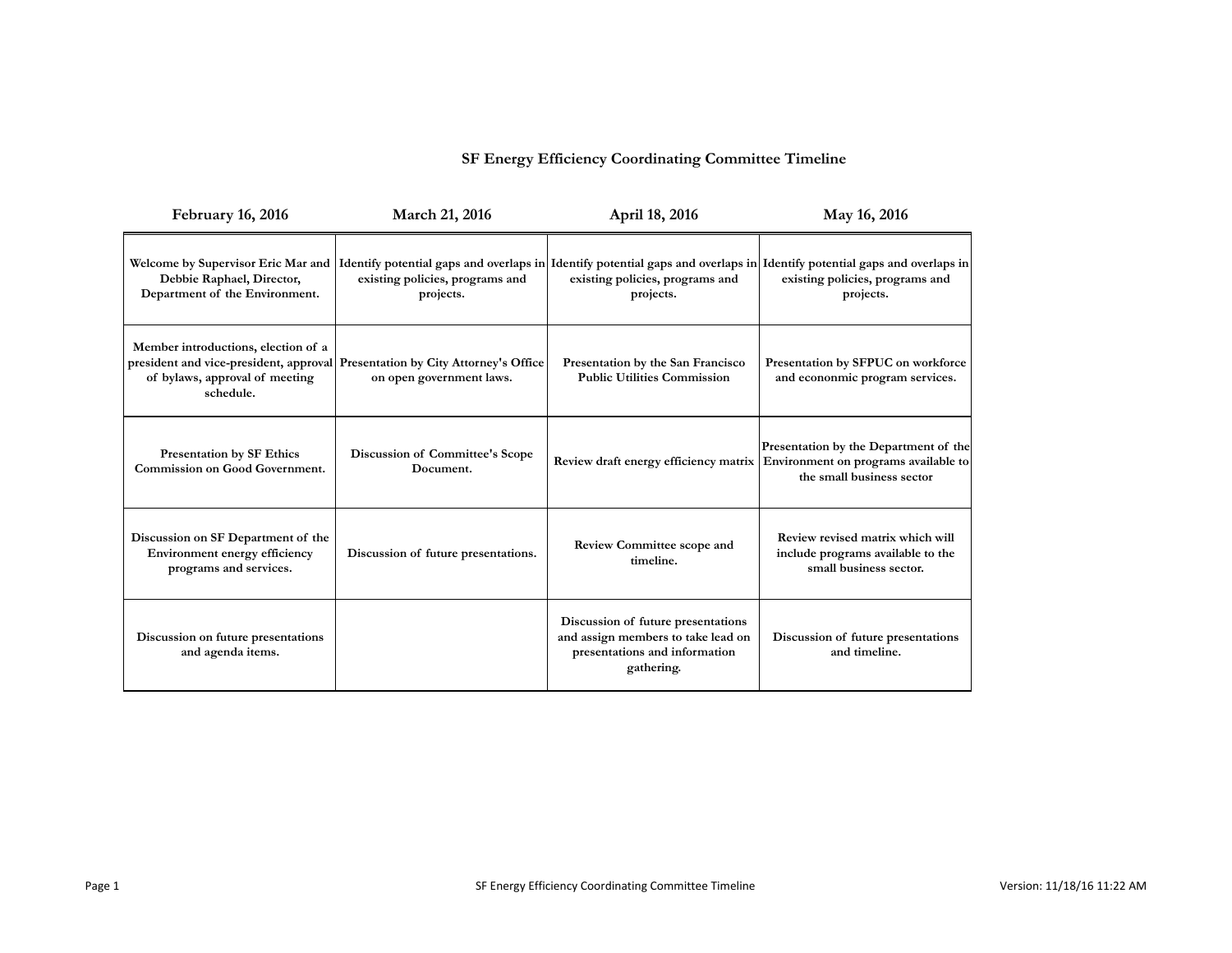#### **June 20, 2016**

**Identify potential gaps and overlaps in existing policies, programs and projects. Presentation by Association of Bay Area Governments on Bay Area Regional Energy Network, Review revised matrix which will include programs available to the multifamily housing sector. Discussion of future presentations and timeline.**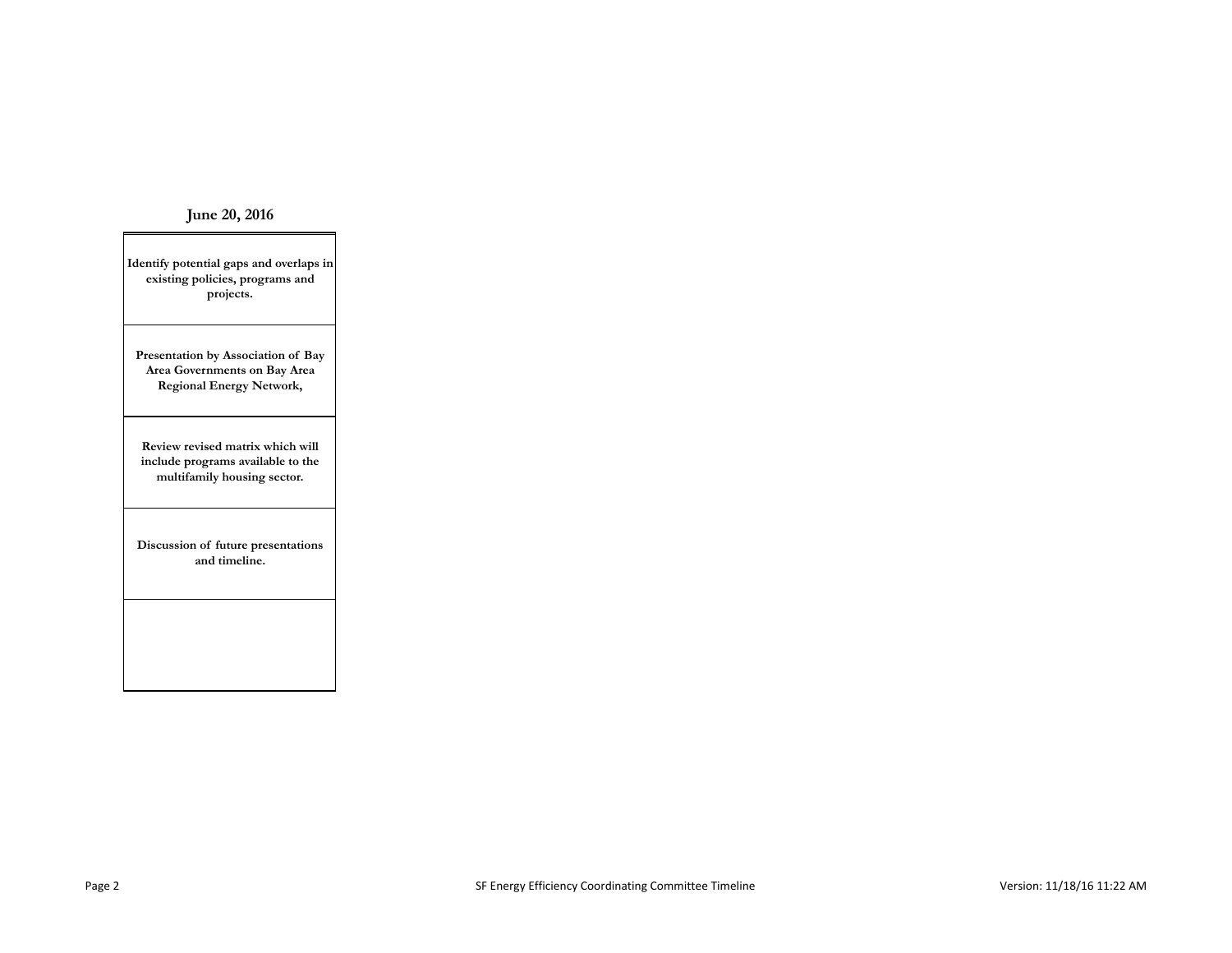# **SF Energy Efficiency Coordinating Committee Timeline**

| <b>July 18, 2016</b>                                                                                                                                                            | <b>August 15, 2016</b>   | September 19, 2016                                                                                                                                                              | October 17, 2016                                                                                                           |
|---------------------------------------------------------------------------------------------------------------------------------------------------------------------------------|--------------------------|---------------------------------------------------------------------------------------------------------------------------------------------------------------------------------|----------------------------------------------------------------------------------------------------------------------------|
| Discuss recommendations and policy<br>standards on how SF should equitably<br>spend energy efficiency monies and<br>align programs with other utility and<br>regional programs. | <b>Meeting Cancelled</b> | Discuss recommendations and policy<br>standards on how SF should equitably<br>spend energy efficiency monies and<br>align programs with other utility and<br>regional programs. | Discuss outline of report to the Board<br>of Supervisors                                                                   |
| Presentation by SF Department of the<br>Environment on energy data access.                                                                                                      |                          | Presentation by CleanPowerSF and<br>MarinCleanEnergy.                                                                                                                           | Discuss draft findings and<br>recommendations to the Board of<br>Supervisors, the Mayor, City officers<br>and departments. |
| Presentation by Pacific Gas and<br>Electric Company.                                                                                                                            |                          | Review revised matrix of San                                                                                                                                                    | Review revised matrix of San<br>Francisco energy efficiency programs. Francisco energy efficiency programs.                |
| Review revised matrix of San<br>Francisco energy efficiency programs.                                                                                                           |                          | Discussion of future presentations<br>and timeline.                                                                                                                             | Discussion of future presentations<br>and timeline.                                                                        |
| Discussion of future presentations<br>and timeline.                                                                                                                             |                          |                                                                                                                                                                                 |                                                                                                                            |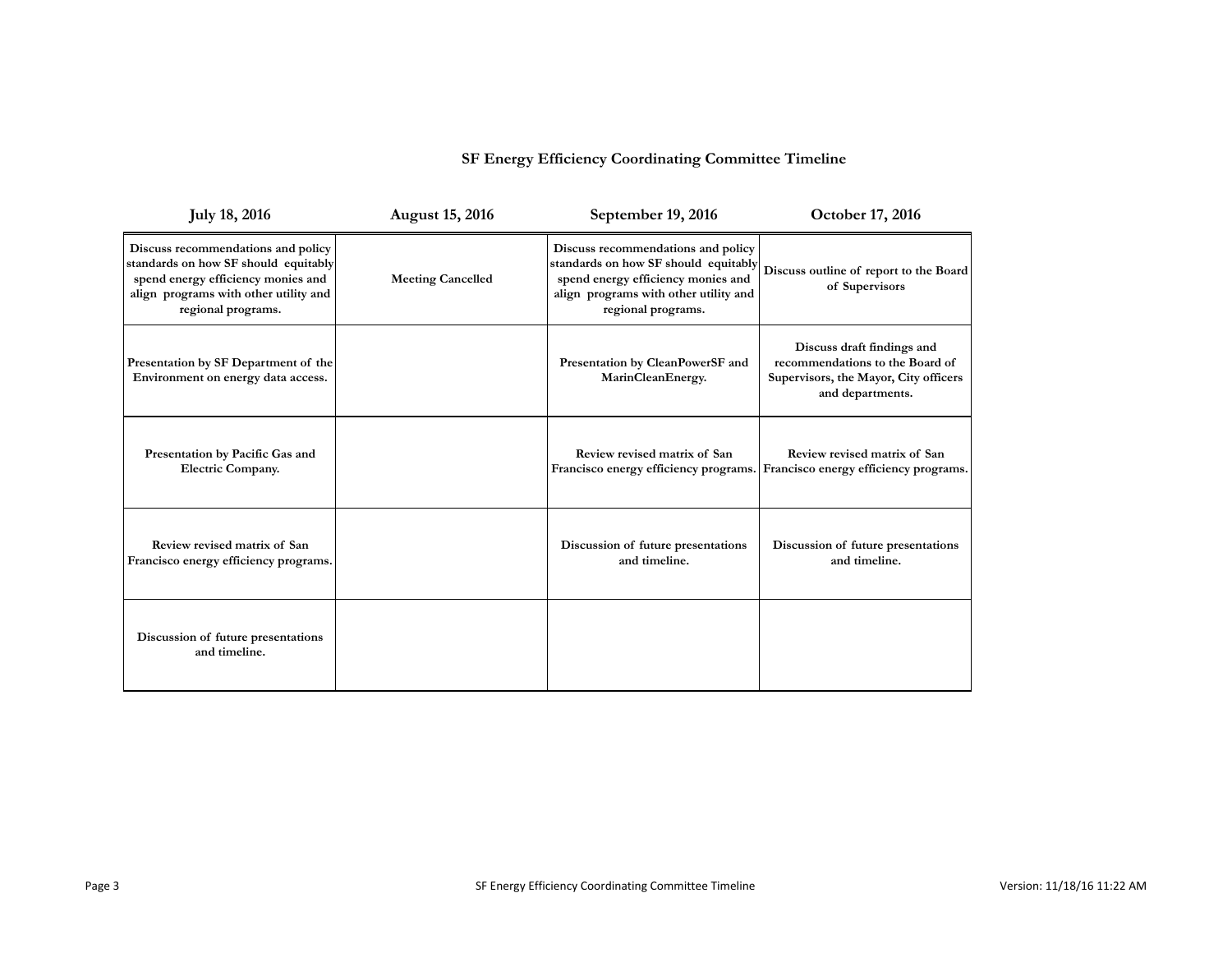# **November 21, 2016**

| Review outline of report                                                                                                   |
|----------------------------------------------------------------------------------------------------------------------------|
| Discuss draft findings and<br>recommendations to the Board of<br>Supervisors, the Mayor, City officers<br>and departments. |
| Review revised matrix of San<br>Francisco energy efficiency programs.                                                      |
| Discussion of future presentations<br>and timeline.                                                                        |
|                                                                                                                            |